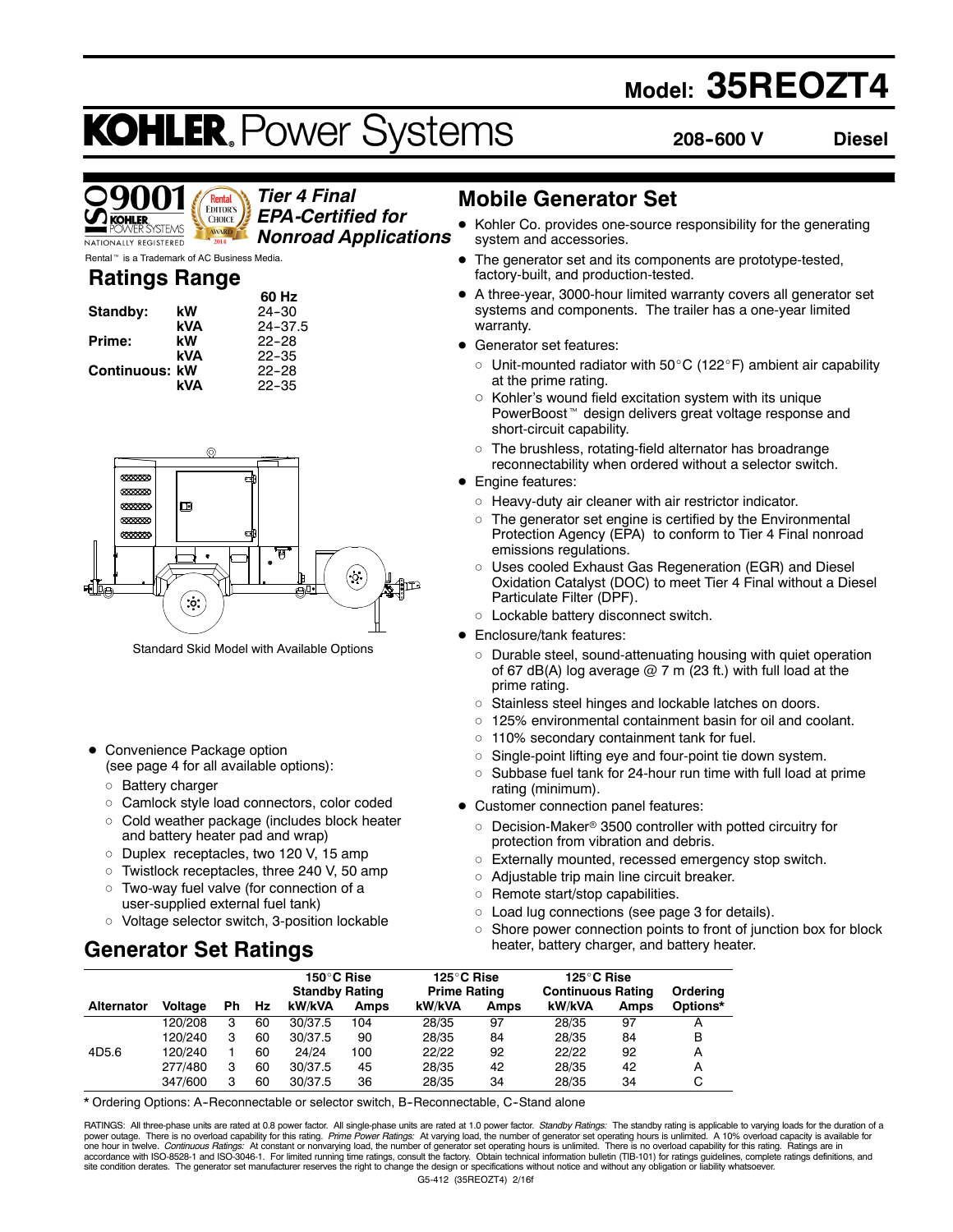## **Alternator Specifications**

**Application Data**

**Fuel**

#### **Specifications Alternator** Manufacturer **Kohler** Type 4-Pole, Rotating-Field Exciter type **Brushless, Wound-Field**<br>
Leads: quantity. type **Brushless** 12. Reconnectable Leads: quantity, type Voltage regulator **Solid State, Volts/Hz** Insulation: NEMA MG1 Material **Material** Class H Temperature rise 150°C, Standby<br>
ring: quantity. type 1. Sealed Bearing: quantity, type Coupling **Flexible Disc** Amortisseur windings<br>Voltage regulation, no-load to full-load ±0.5% Voltage regulation, no-load to full-load  $\pm 0.5\%$ <br>One-step load acceptance 100% of Rating One-step load acceptance 100% of Rating<br>
Unbalanced load capability 100% of Rated Standby Unbalanced load capability

6, 600 Volt Current

- NEMA MG1, IEEE, and ANSI standards compliance for temperature rise and motor starting.
- Sustained short-circuit current of up to 300% of the rated current for up to 10 seconds.
- **•** Sustained short-circuit current enabling downstream circuit breakers to trip without collapsing the alternator field.
- Self-ventilated and dripproof construction.
- Windings are vacuum-impregnated with epoxy varnish for dependability and long life.
- Superior voltage waveform from a two-thirds pitch stator and skewed rotor.

Peak motor starting kVA @ 0.3 PF: (35% dip for voltages below) 480 V 4D5.6 (12 lead) 76

## **Engine**

| <b>Engine Specifications</b>               |                        |
|--------------------------------------------|------------------------|
| Manufacturer                               | Kohler Diesel          |
| Engine: model, type                        | <b>KDI 1903 TCR</b>    |
|                                            | 4-Cycle, Turbocharged  |
| Cylinder arrangement                       | 3 Inline               |
| Displacement, L (cu. in.)                  | 1.9 (115.9)            |
| Bore and stroke, mm (in.)                  | 88 x 102 (3.46 x 4.01) |
| Compression ratio                          | 17.0:1                 |
| Piston speed, m/min. (ft./min.)            | 275 (905)              |
| Rated rpm                                  | 1800                   |
| Max. power at rated rpm, kW (HP)           | 37 (49)                |
| Valve (exhaust) material                   | <b>Stainless Steel</b> |
| Governor type                              | Electronic             |
| Frequency regulation, no-load to full-load | Isochronous            |
| Frequency regulation, steady state         | ±0.5%                  |
| Air cleaner type, all models               | Dry                    |
|                                            |                        |

## **Exhaust**

| <b>Exhaust System</b>                       |                     |
|---------------------------------------------|---------------------|
| Exhaust manifold type                       | Drv                 |
| Exhaust flow at rated kW, $m^3/m$ in. (cfm) | 6.7(238)            |
| Exhaust temperature at rated kW, dry        |                     |
| exhaust, $^{\circ}$ C ( $^{\circ}$ F)       | 382 (720)           |
| Allowable back pressure,                    |                     |
| kPa (in. Hg)                                | $7 - 12(2.1 - 3.5)$ |

## **Engine Electrical**

#### **Engine Electrical System**

| Battery charging alternator:                      |          |
|---------------------------------------------------|----------|
| Ground (negative/positive)                        | Negative |
| Volts (DC)                                        | 12       |
| Ampere rating                                     | 80       |
| Starter motor rated voltage (DC)                  | 12       |
| Battery, recommended cold cranking<br>amps (CCA): |          |
| Qty., rating for $-18^{\circ}$ C (0°F)            | One, 950 |
| Battery voltage (DC)                              | 12       |

| <b>Fuel System</b>                         |                                                                                                           |
|--------------------------------------------|-----------------------------------------------------------------------------------------------------------|
| Fuel supply line, min. ID, mm (in.)        | 8(0.31)                                                                                                   |
| Fuel return line, min. ID, mm (in.)        | 6.3(0.25)                                                                                                 |
| Max. lift, fuel pump: type, m (ft.)        | Mechanical, 2.5 (8.2)                                                                                     |
| Max. fuel flow, Lph (gph)                  | 35.9(9.3)                                                                                                 |
| Max. return line restriction, kPa (in. Hg) | 20(5.9)                                                                                                   |
| Fuel prime pump                            | Manual                                                                                                    |
| Fuel filter                                |                                                                                                           |
| Primary                                    | 5 Microns @ 98%<br>Efficiency                                                                             |
| Water separator                            | Yes                                                                                                       |
| Recommended fuel                           | <b>ASTM D975 or EN 590</b><br>Ultra Low Sulfur Diesel<br>(ULSD) with sulfur content<br><15 mg/kg (15 ppm) |

## **Lubrication**

| <b>Lubricating System</b>             |                        |
|---------------------------------------|------------------------|
| Type                                  | <b>Full Pressure</b>   |
| Oil pan capacity, L (qt.)             | 8.4(8.9)               |
| Oil pan capacity with filter, L (qt.) | 8.7(9.2)               |
| Oil filter: quantity, type            | One, Cartridge         |
| Oil type                              | API CJ-4 or ACEA E6-E9 |

#### **Cooling**

| <b>Radiator System</b>              |            |
|-------------------------------------|------------|
| Radiator system capacity, including |            |
| engine, L (gal.)                    | 17.2 (4.5) |

## **Operation Requirements**

#### **Air Requirements**

| Radiator-cooled cooling air,                                        |             |
|---------------------------------------------------------------------|-------------|
| $m^3$ /min. (scfm) $\uparrow$                                       | 96.3 (3400) |
| Combustion air, $m^3/m$ in. (cfm)                                   | 2.4(86.3)   |
| Heat rejected to ambient air:                                       |             |
| Engine, kW (Btu/min.)                                               | 28 (1592)   |
| Alternator, kW (Btu/min.)                                           | 6.5(369)    |
| † Air density = 1.20 kg/m <sup>3</sup> (0.075 lbm/ft <sup>3</sup> ) |             |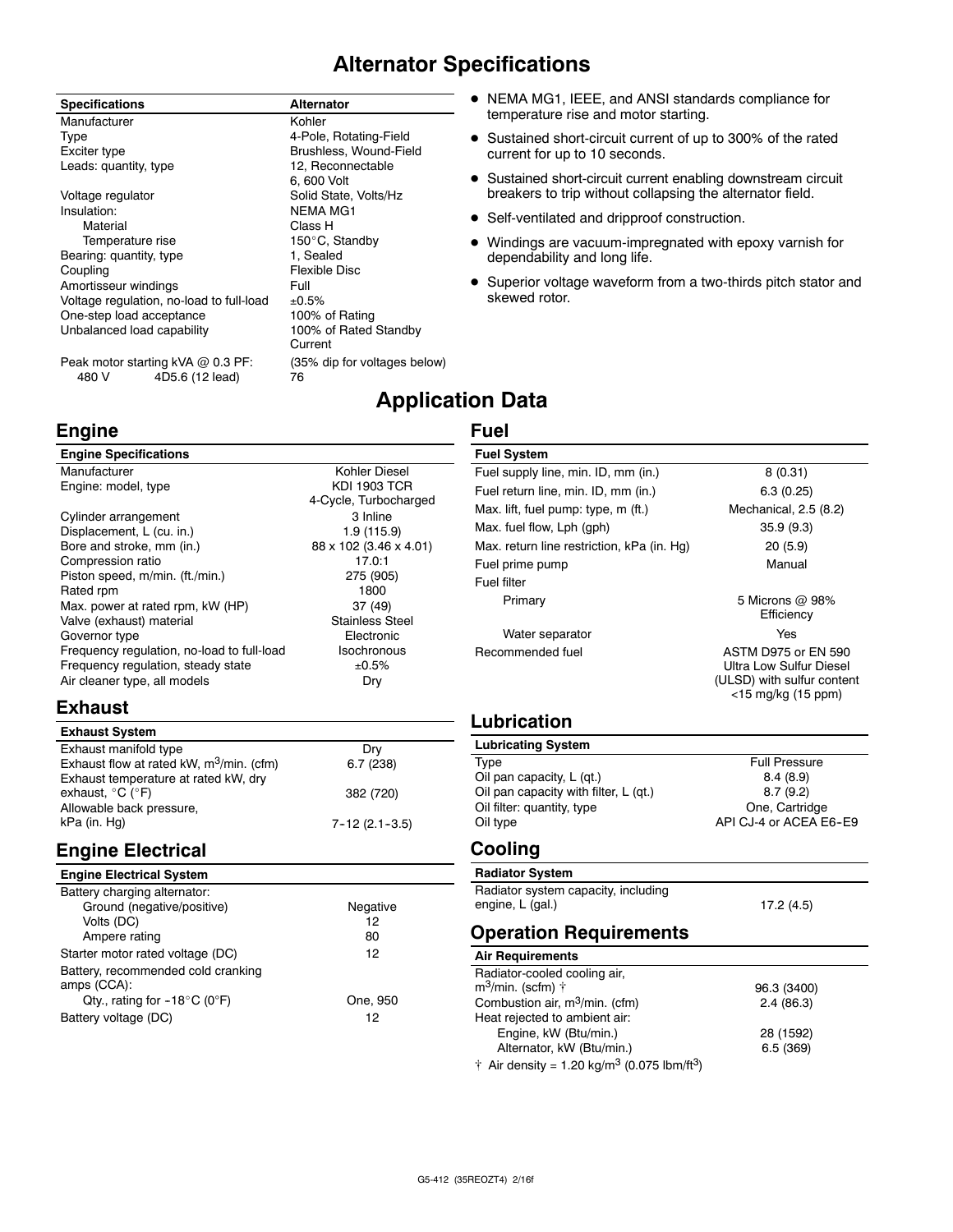#### **Fuel Consumption**

| Diesel, Lph (gph) at % load | <b>Standby</b><br>Ratings | Prime<br><b>Ratings</b> |
|-----------------------------|---------------------------|-------------------------|
| 100%                        | 10.5(2.8)                 | 9.8(2.6)                |
| 75%                         | $7.8$ $(2.1)$             | 7.3(1.9)                |
| 50%                         | 5.4(1.4)                  | 5.0(1.3)                |
| 25%                         | 3.1(0.8)                  | 2.9(0.8)                |
| $0\%$                       | $0.8$ $(0.2)$             | 0.7(0.2)                |

**Note:** For continuous rating fuel consumption, use the prime ratings data.



#### **Decision-Maker<sup>®</sup> 3500 Paralleling Controller**

Provides advanced control, system monitoring, and system diagnostics for optimum performance and compatibility.

- Paralleling capability with bus sensing, first-on logic, synchronizer, and (isochronous, droop, and external controlled) load sharing
- $\bullet$  Digital display with adjustable contrast and menu control provide easy local data access
- Measurements are selectable in metric or English units
- Remote communication thru a PC via network or serial configuration
- Controller supports Modbus<sup>®</sup> protocol
- $\bullet$  Integrated hybrid voltage regulator with  $\pm 0.5\%$  regulation
- Potted circuitry for protection from vibration and debris
- $\bullet$  Built-in alternator thermal overload protection
- NFPA 110 Level 1 capability

## **Fuel Tank**

- Subbase fuel tank for 24-hour run time with full load at prime rating (minimum).
- Fuel tank includes the fuel level gauge, fuel fill with lockable cap, and an atmospheric vent.
- The secondary containment tank's construction protects against fuel leaks or ruptures. The inner (primary) tank is sealed inside the outer (secondary) tank. The outer tank contains the fuel if the inner tank leaks or ruptures.
- Both the inner and outer tanks have emergency relief vents.

#### **Fuel Tank Specifications**

Fuel tank capacity 293 L (77 gal.)

## **Available Voltage Selector Switch**



- $\bullet$  Voltage selector switch, 3-position lockable, wired for:
	- $0$  120/240 volt, 1 phase
	- $\circ$  120/208 volt, 3 phase
	- $O$  277/480 volt, 3 phase

Modbus<sup>®</sup> is a registered trademark of Schneider Electric.

## **Customer Connection Panel**



- Viewable generator set controller with security cover
- Emergency stop switch
- Shore power connector, 120 V, 15 amp (for battery charger(s) and battery heater)
- Shore power connector, 120 V, 15 amp (for block heater)
- Remote start connection
- Mobile paralleling box connection
- Main line circuit breaker
- o Reconnectable and selector switch models: Rating 150 amps, field adjustable based on voltage selected
- o 600 volt models: Rating 60 amps, field adjustable
- Available Options, see page 4
	- d Two 15-amp 120 V, 1 phase, GFCI duplex receptacles (includes circuit breakers)
	- o Three 50-amp 240 V twistlock receptacles (includes circuit breakers)
	- o Color-coded camlock connectors

**Load Lug Connections, Qty., Min./Max., Rating**

1 load lug per phase #6-350MCM, 400 amp

## **Available Trailer**

(Available Options, see page 4)

- Single-axle trailer with electric brake system and battery back-up breakaway system.
- DOT and TC (Transport Canada) compliant per current specifications published by both agencies, at the time of trailer manufacture.
- 2 5/16 in. ball hitch coupler with adaptability for an optional Lunette eye.
- Lockable utility tool box with bottle jack, lug wrench, and fire extinguisher. Common key to enclosure.
- Running lights with 7-wire harness and connector.
- Front tongue jack.
- Rear stabilizer trailer jacks.
- Weight bearing fenders up to 227 kg (500 lbs.)

#### **Trailer Specifications**

| Axle Rating | Single, 2266 kg (4995 lb.)          |
|-------------|-------------------------------------|
| Tires       | ST225/75R15 LRD                     |
|             | with 1152 kg (2540 lb.) load rating |
| Wheels      | Steel, $15 \times 6$ , 6-bolt       |

## **Available Field Draggable Skid**

(Available Options, see page 4)

• Heavy gauge steel skid with integrated drains and pull bars.